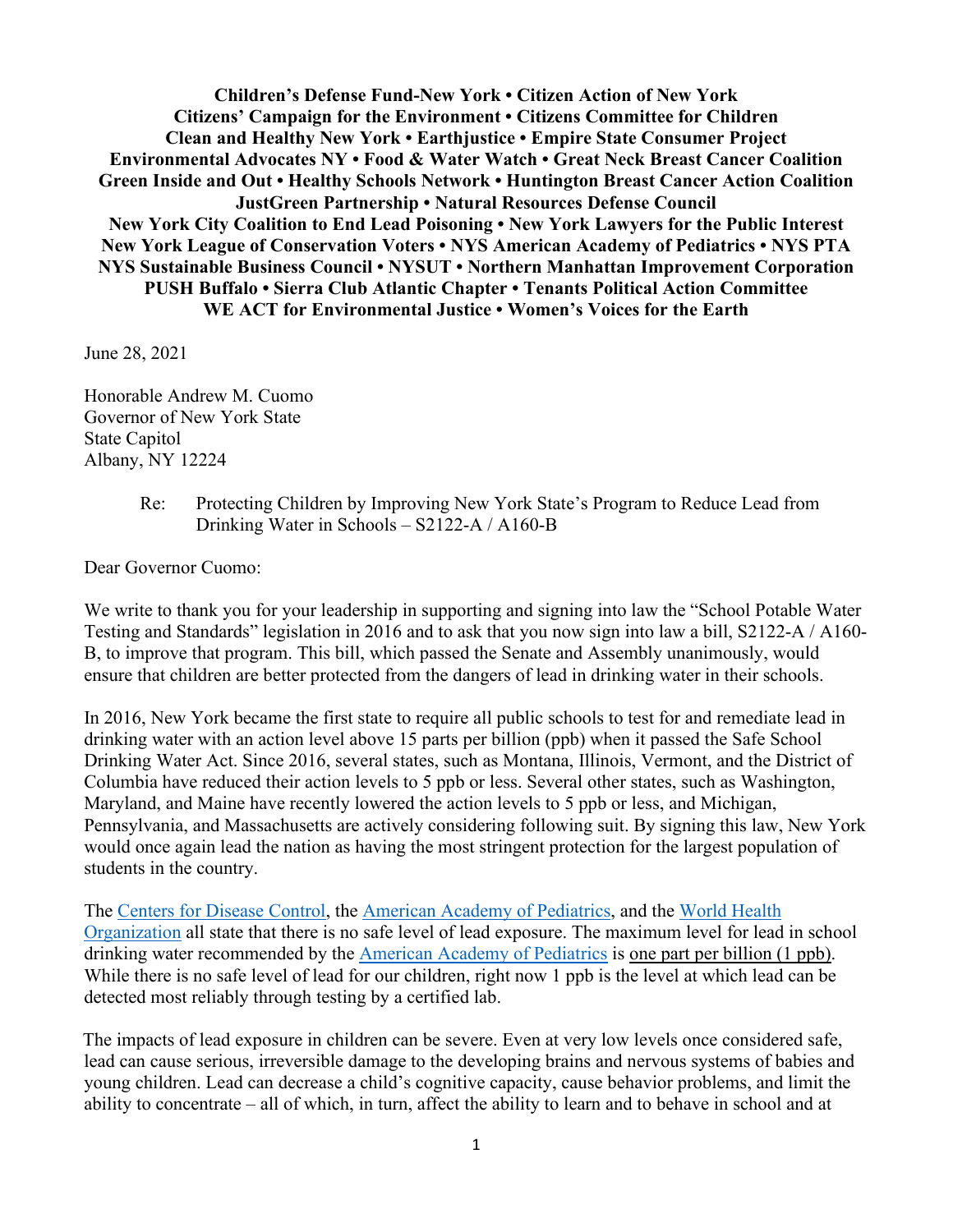home. Children with serious lead-related brain impacts are less likely to graduate from high school and are more prone to delinquency, teen pregnancy, violent crime, and incarceration.

The primary source of lead in school drinking water is from plumbing materials – pipes, fixtures, and fittings. There are no truly lead-free plumbing materials.

The bill would improve New York's testing and remediation program in several important ways by:

- reducing the action level from 15 ppb to 5 ppb, closer to the American Academy of Pediatrics recommended action level of 1 ppb;
- increasing the frequency of testing from every five years to every three years;
- eliminating the waiver from testing and remediation for so-called "lead-free" schools (there is still lead in plumbing and fixtures);
- providing funding for remediation from the state's clean water infrastructure fund;
- making clear that if alternate potable water is necessary, it would be provided at no cost to school occupants; and
- requiring the posting of lab reports, obviating the need for FOIL requests.

According to New York State Health Department data, over 400,000 drinking outlets were tested and the cost of these initial samples was \$38.3 million. The cost of remediation was \$27.8 million. NYLCV Education Fund (NYLCVEF) volunteer researchers estimate that the cost of remediation for an action level of 5 ppb would be \$30.3 million. The full results of this analysis can be found in the ["5 is the New](https://nylcvef.org/wp-content/uploads/2021/02/Lead-Report_drinking-water.pdf)  [15"](https://nylcvef.org/wp-content/uploads/2021/02/Lead-Report_drinking-water.pdf) report issued on February 4, 2021.

Given the benefits of a more protective action level and the relatively low cost of achieving it, we ask that you sign this bill. New York State was a leader in 2016, and we look to you for the state to reassume that leadership position and protect our children from drinking lead.

Joan Leary Matthews of the Natural Resources Defense Council can serve as an initial point of contact for our organizations regarding this request. She can be reached at (212) 727-4571 or [jmatthews@nrdc.org\)](mailto:jmatthews@nrdc.org).

Respectfully yours,

| Ben Anderson                                     | Cordell Cleare                           |
|--------------------------------------------------|------------------------------------------|
| Director of Poverty and Health Policy            | Chair                                    |
| Children's Defense Fund - New York               | NY City Coalition to End Lead Poisoning  |
| Rebecca Garrard                                  | Anthony Karefa Rogers-Wright             |
| Legislative Director                             | Director of Environmental Justice        |
| Citizen Action of New York                       | New York Lawyers for the Public Interest |
| Adrienne Esposito                                | Josh Klainberg                           |
| <b>Executive Director</b>                        | <b>Senior Vice President</b>             |
| Citizens' Campaign for the Environment           | New York League of Conservation Voters   |
| Alice Bufkin                                     | Elie Ward                                |
| Director of Policy for Child & Adolescent Health | Director of Policy & Advocacy            |
| Citizens Committee for Children                  | NYS American Academy of Pediatrics       |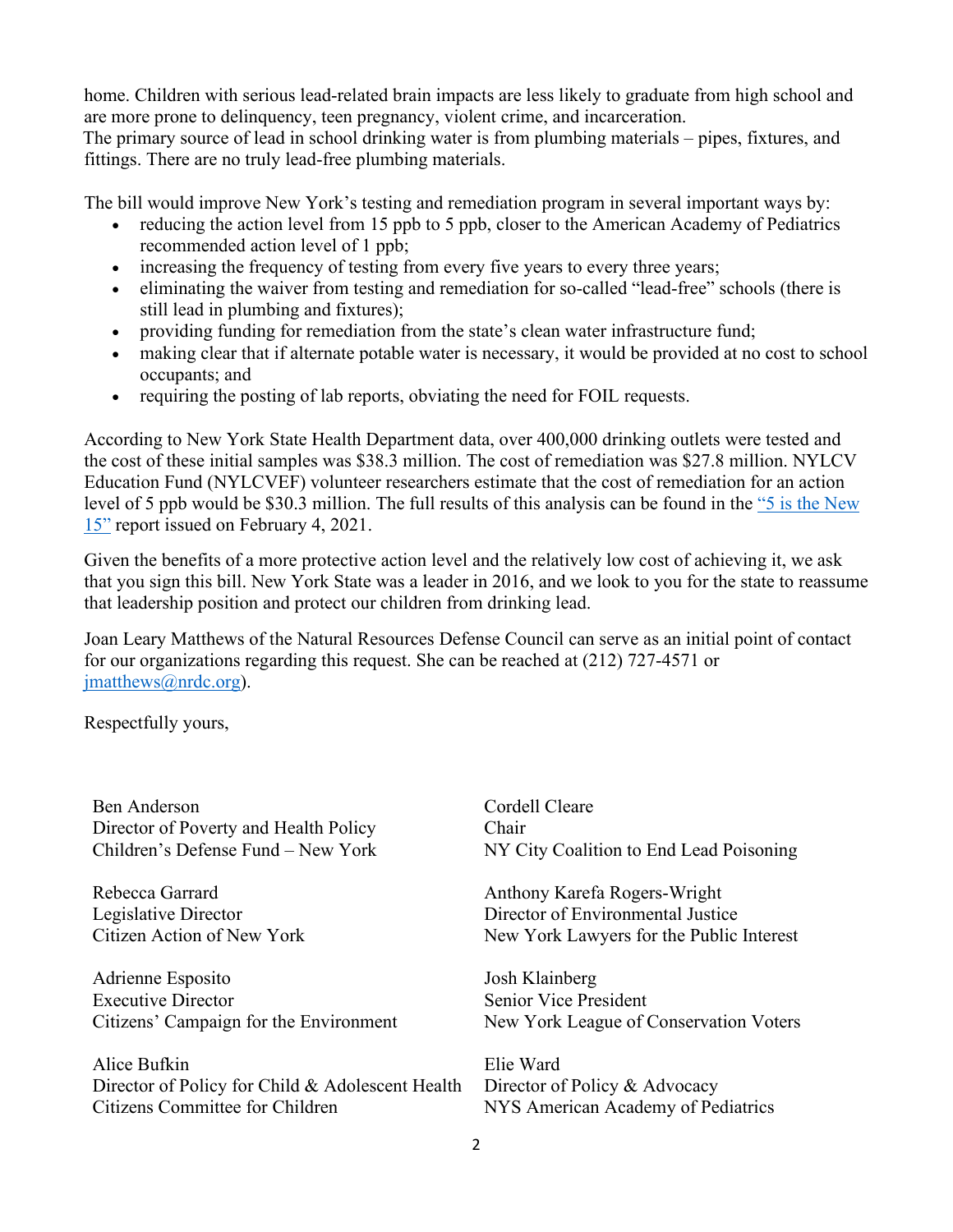Bobbi Wilding Executive Director Clean and Healthy New York

Suzanne Novak, Esq. Senior Attorney Earthjustice

Judy Braiman President Empire State Consumer Project

Rob Hayes Director of Clean Water Environmental Advocates NY

Erik Weltman Senior Organizer Food & Water Watch

Laura Weinberg President Great Neck Breast Cancer Coalition

Beth Fiteni Founder & Director Green Inside and Out

Claire Barnett Executive Director Healthy Schools Network

Karen Joy Miller Founder & President Huntington Breast Cancer Action Coalition

Bobbi Wilding Executive Director JustGreen Partnership

Joan Leary Matthews, Esq. Senior Attorney & Director, Urban Water Natural Resources Defense Council

Susan Miller Regent NYS Education Department

Kyle Belokopitsky Executive Director NYS PTA

Bob Rossi Executive Director NYS Sustainable Business Council

Alithia Rodriguez-Rolon Legislative Director **NYSUT** 

Matthew Chachere, Esq. Staff Attorney Northern Manhattan Improvement Corporation

Meghan Zickl, J.D. Tenant Advocate PUSH Buffalo

Caitlin Ferrante Conservation Program Manager Sierra Club Atlantic Chapter

Mike McKee Treasurer Tenants Political Action Committee

Sonal Jessel Director of Policy WE ACT for Environmental Justice

Jamie McConnell Deputy Director Women's Voices for the Earth